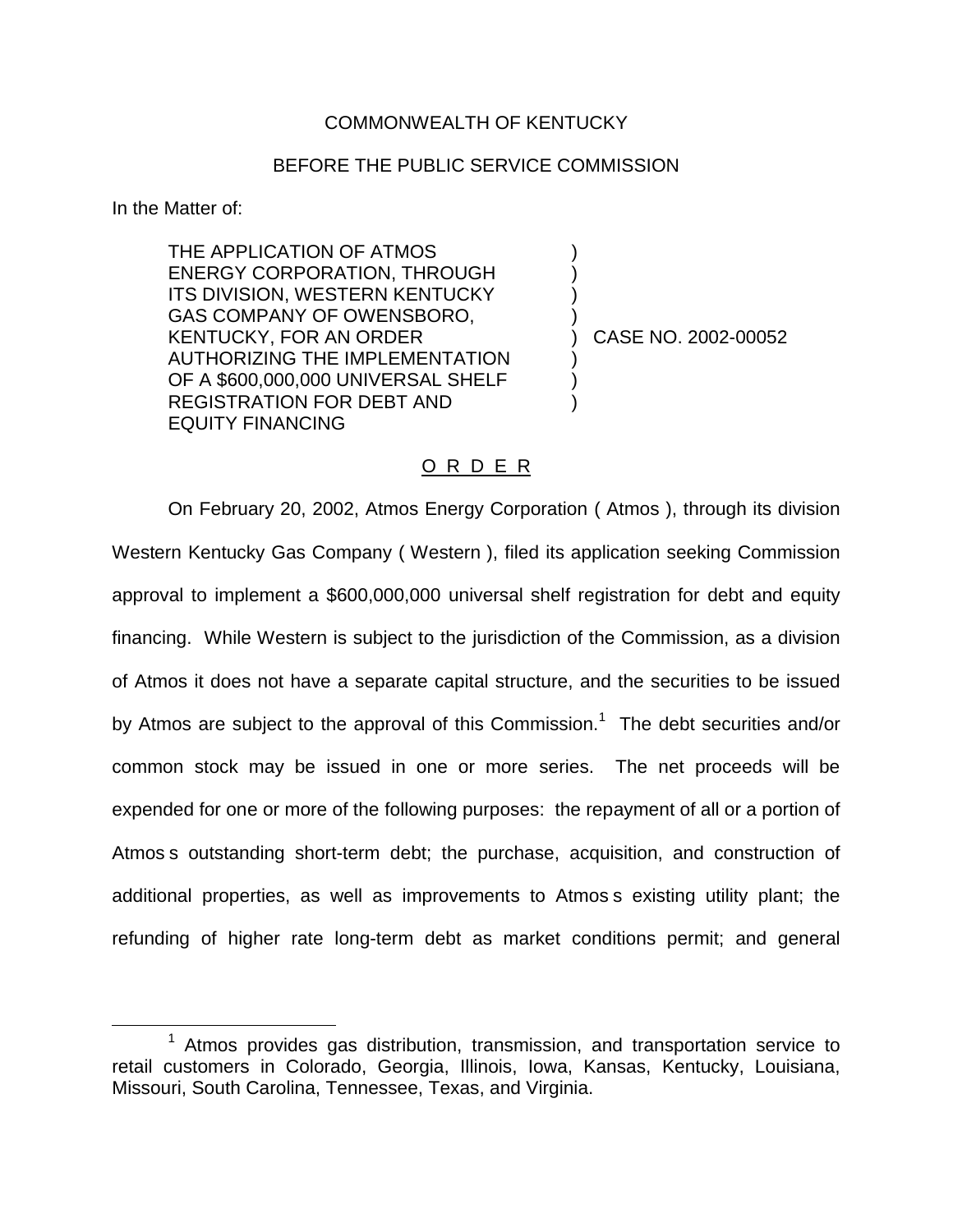corporate purposes. Western has provided copies of Atmos s Securities and Exchange Commission filing.

As the proposed financing is a universal shelf registration, it is difficult at this time for Atmos to state exactly what mix of equity and debt financing will be utilized. Consequently, the specific terms and conditions of each issuance under the universal shelf registration are not known. Western has indicated that Atmos s goal is to maintain its debt to capitalization ratio at or below a range of 50-60 percent. Atmos does not plan to utilize the universal shelf registration for purposes of funding the stock portion of the acquisition price in connection with Atmos s acquisition of Mississippi Valley Gas Company. Atmos has filed a separate application with the Commission for approval of that stock issuance. Further, Atmos believes the use of the proposed universal shelf registration will allow it to maintain the flexibility necessary to utilize the most favorable financing option available at a particular time.

Atmos was unable to supply a range or a cap for the interest rate applicable to any debt that it may issue pursuant to the shelf registration. It states that the interest rate will be determined by market factors such as the yield on the Treasury security used as the pricing reference and the spread over that Treasury yield. The Commission is concerned about Western s request for market-based limits on the interest rates for the proposed securities. In Case No. 1999-00465, $<sup>2</sup>$  the interest rates on the securities</sup>

 $2$  Case No. 1999-00465, The Application of Atmos Energy Corporation (Atmos), Through its Division, Western Kentucky Gas Company of Owensboro, Kentucky, for an Order Authorizing the Implementation of a \$500,000,000 Universal Shelf Registration for Debt and Equity Financing.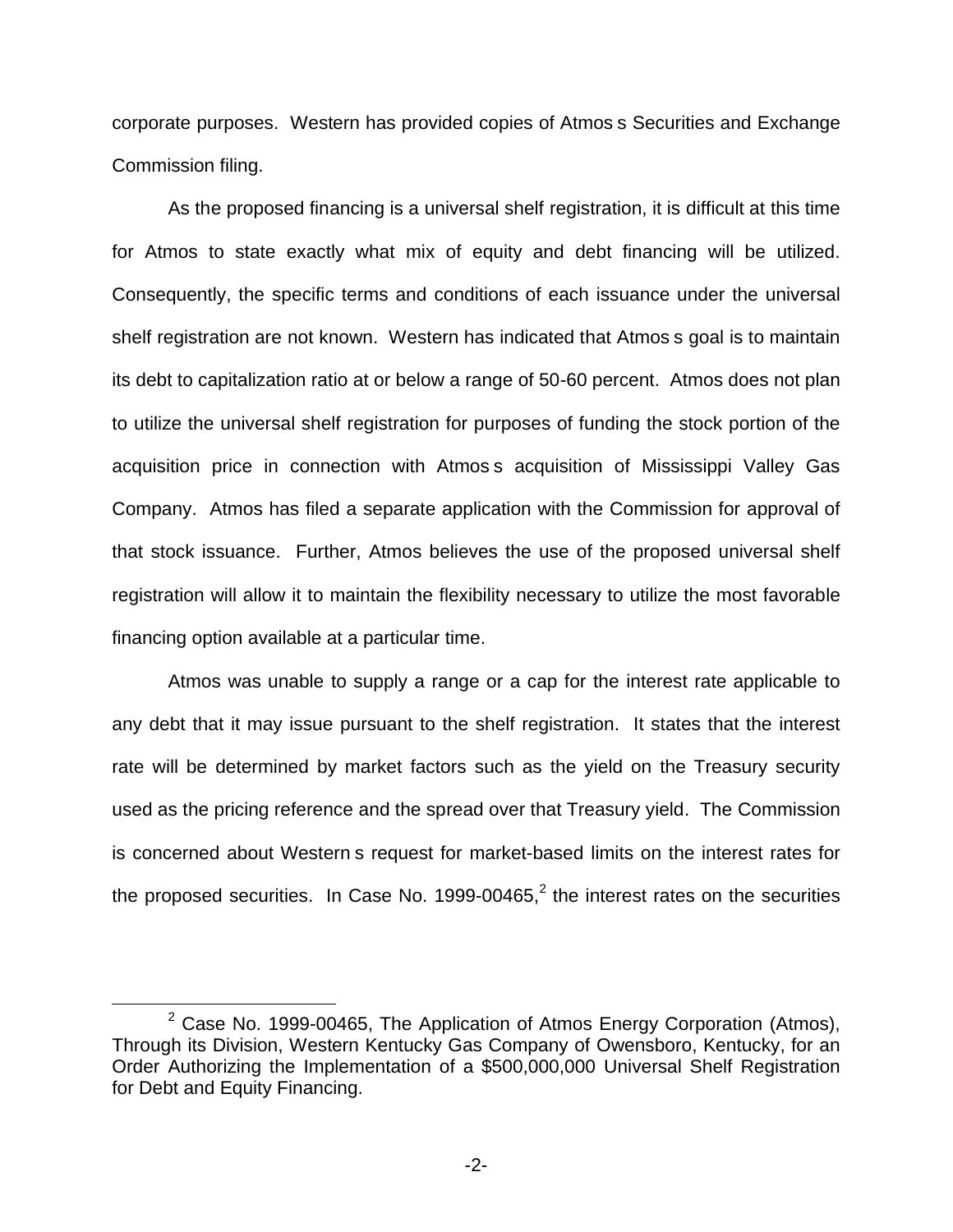authorized could not exceed a specific number of basis points above the yield to maturity of United States Treasury Notes of comparable maturity at the time of pricing.

For these proposed securities, the Commission will allow Western to utilize market-based limits on the interest rates. However, upon the issuance of these securities, Western should notify the Commission of the interest rate alternative selected for the issue. It should provide a detailed explanation as to how the alternative chosen represents the most reasonable interest rate available at the time of issuance. This explanation should include a description of the specific interest rate management techniques and interest rate management agreements utilized by Western for each issuance. Western should also file copies of any interest rate management agreements executed in conjunction with the issuance.

The Commission, having considered the evidence of record and being otherwise sufficiently advised, finds that the approval of the universal shelf registration and the associated creation and issuance of related securities is for lawful objects within the corporate purposes of Western, is necessary and appropriate for and consistent with the proper performance by the utility of its service to the public and will not impair its ability to perform that service, and is reasonably necessary and appropriate for such purposes. Therefore, the universal shelf registration proposed by Atmos should be approved.

## IT IS THEREFORE ORDERED that:

1. Atmos is authorized to implement a \$600,000,000 universal shelf registration for equity and debt financing, subject to the provisions and terms contained within its application.

-3-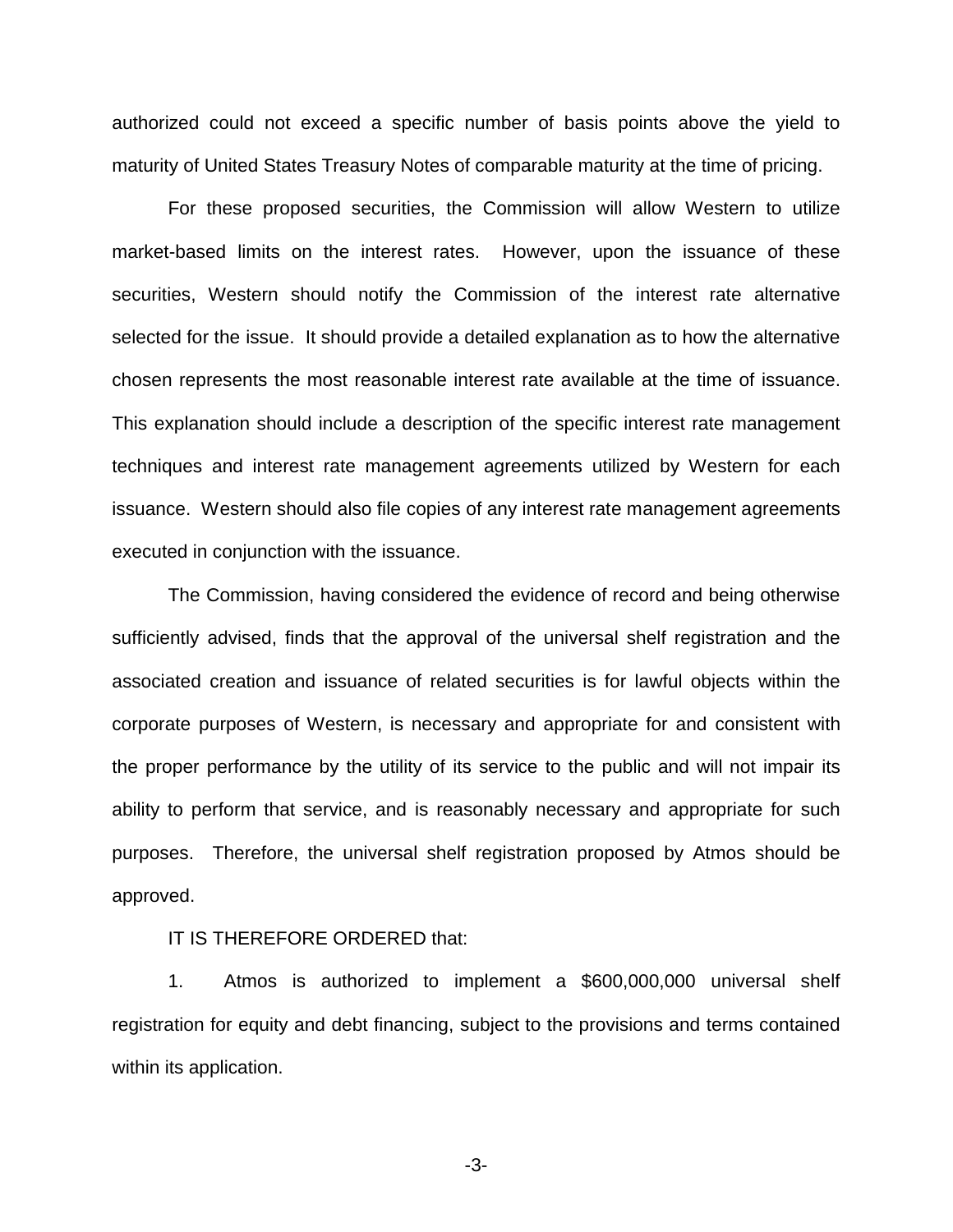2. The proceeds from the transaction authorized herein shall be used only for the lawful purposes set out in the application.

3. For any issuance of equity under the universal shelf registration, Western shall include with its monthly financial report to the Commission a supplemental report detailing the terms and conditions of such equity financing. The supplemental report shall be included with the financial report covering the month of issuance.

4. Western shall, within 10 days after each issuance of the securities referred to herein, file with the Commission a statement setting forth the date or dates of issuance, the price paid, the interest rate, the purchasers, and all fees and expenses, including underwriting discounts or commission or other compensation, involved in the issuance. In addition, Western shall include a detailed explanation as to how the interest rate alternative chosen represents the most reasonable interest rate available at the time of issuance. The explanation shall include a description of the specific interest rate management techniques and interest rate management agreements utilized by Western for each issuance, as well as copies of any executed interest rate management agreements.

Nothing contained herein shall be deemed a warranty or finding of value of securities or financing authorized herein on the part of the Commonwealth of Kentucky or any agency thereof.

-4-